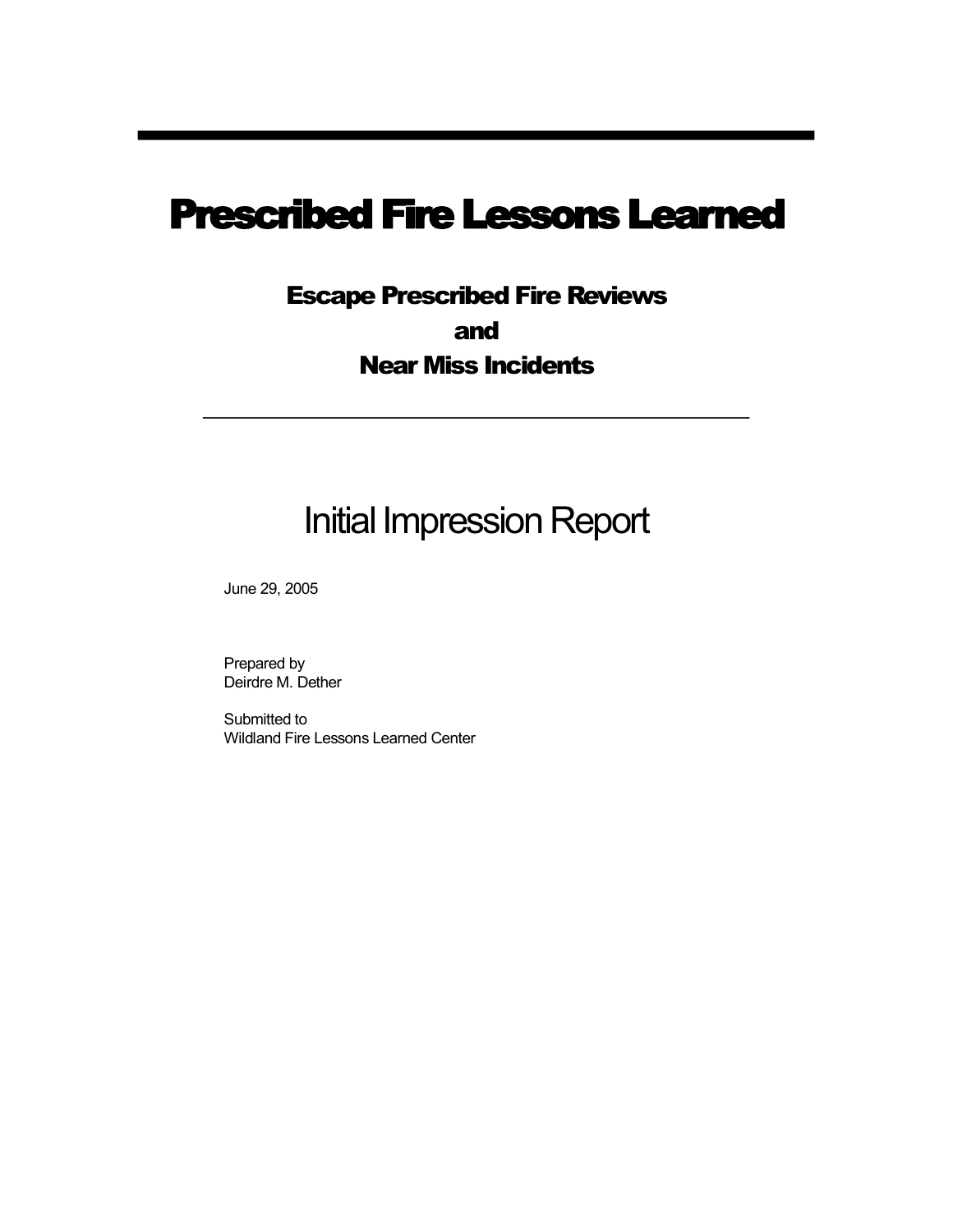## Summary of Escaped Prescribed Fire Reviews and Near Miss Incidents

What key lessons have been learned and what knowledge gaps exist?

## **Introduction**

This analysis is the first known attempt to take a comprehensive look at escaped prescribed fire reviews and near misses. A total of 30 prescribed fire escape reviews and 'near misses' (see Appendix A and B) were analyzed to discover what, if any reoccurring lessons were being learned, or whether they were indicating emerging knowledge gaps or trends. It is estimated that Federal land management agencies complete between 4,000 and 5,000 prescribed fires annually. Approximately ninety-nine percent of those burns were 'successful' (in that they did not report escapes or near misses). This can be viewed as an excellent record, especially given the elements of risk and uncertainty associated with prescribed fire. However, that leaves 40 to 50 events annually we should learn from. This report is intended to assist in that effort.

Evaluating formal reviews and After Action Reviews (AAR) can be a tool for burn personnel to expand their knowledge and supplement their own direct experiences. When reviews go beyond policy and accountability questions they can provide information that can add to our own direct experiences by broadening exposure to what can occur. Learning from other experiences may help avoid undesired outcomes. The intent of this report is not to point out 'wrong decisions', but rather it is to use all these individual 'events' to see if there are common themes and/or 'weak signals' occurring with these escapes and near miss events. The main focus of the analysis was to look for things prescribed fire practitioners could use as they prepare for future prescribed fires. Are there some factors that prescribed fire planners and/or burn bosses have been repeating in isolation? If so, what should be shared with others involved in the planning and execution of prescribed burns to continue to improve outcomes?

### **Methods**

Three questions drove this inquiry: Can comparing these reviews allow us to glean important or emerging trends? Can these reviews help all agencies to learn? and Are we asking the right questions? Next, I posed three straight-forward questions: of the analysis addresses straightforward questions. Are there common reported 'causes' contributing to the escapes/near misses? Are there repeated findings and 'lessons learned' cited in the reviews? What are these? Lastly, I looked for potential emerging trends or patterns gleaned from collectively evaluating all the reviews. The trends or patterns may indicate a 'blind spot' that was not previously apparent without looking at all the reports together as opposed to an individual basis.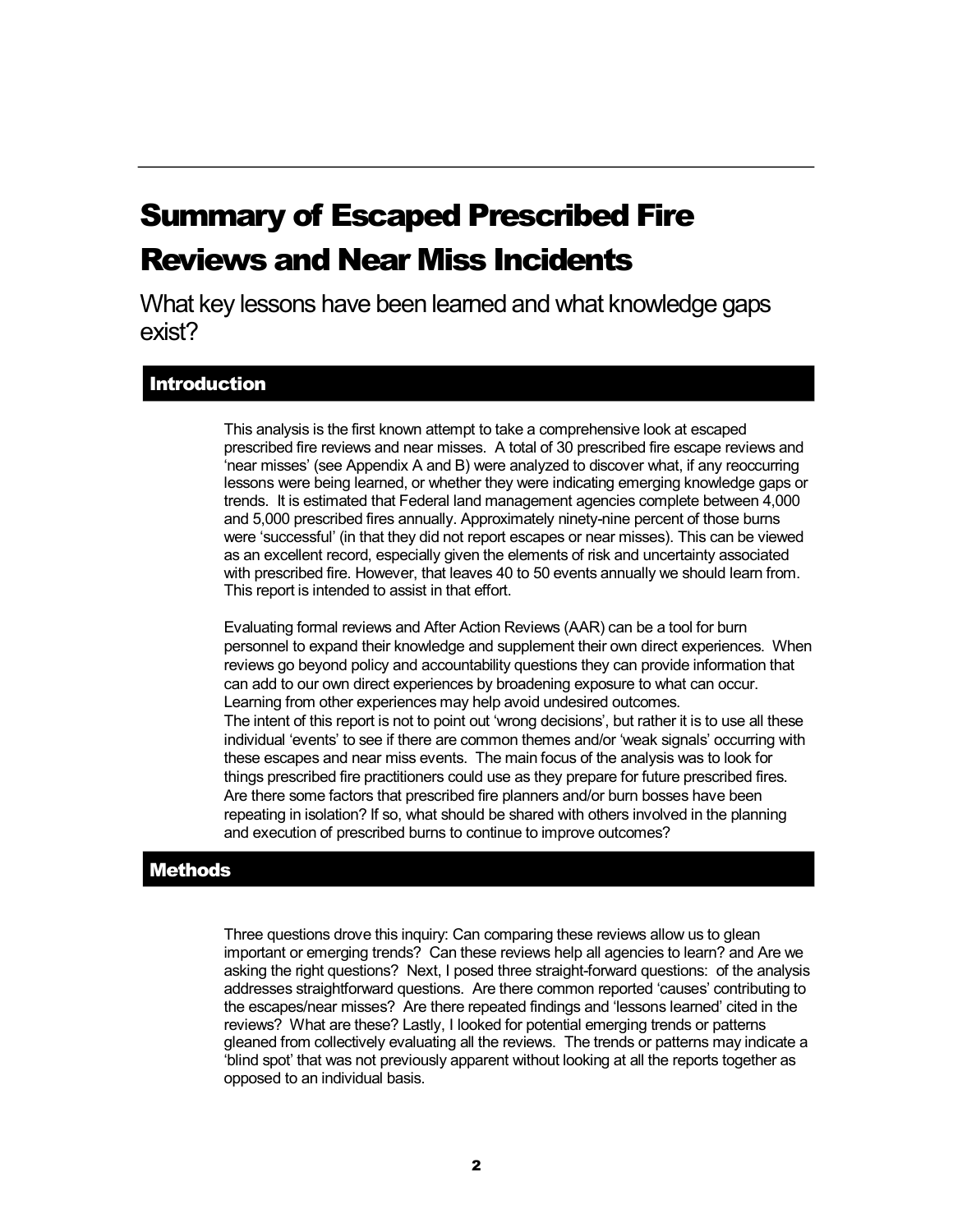#### The Dataset

Formal and information documentation from four federal land management agencies (FS, BLM, NPS and FWS) was evaluated in this assessment. Unlike the BLM, the FS did not appear to have a consistent formal review and documentation process. Both the FWS and NPS had too few samples collected to determine their questions and processes, even though current policies for these agencies provide a standardized process

I reviewed 30 reports written for escapes or near-misses that occurred between 1996 and 2004. Only documents submitted to the Wildland Fire Lessons Learned Center (LLC), collected from agency websites by agency personnel, or located in personal 'collections' were used in this assessment (see Figure 1). It is unknown where and how many other reports may be available. This is an indicator that knowledge is not commonly retained and shared from these experiences so agencies have a greater likelihood of repeating 'mistakes.'

Of these 30, most were formal escape prescribed fire reviews, several were draft review documents one was in a power point presentation, and two were After Action Reviews (AAR) of 'near miss' incidents. Most often the review was conducted at the request of an agency administrator following agency policy. The two 'near misses' were not declared escape prescribed fires, but the After Action Reviews provided valuable insights so were included in this analysis.



Figure 1 Number of reviews by year used in this analysis from 1996 to 2004

Geographic area covered includes: several regions of the Forest Service including Northern Rockies (R1), Rocky Mountain (R2), Southwest (R3), Intermountain (R4), Pacific Southwest (R5), Southern (R8) and Alaska (R10). Reviews from Department of Interior agencies including BLM District and Field Offices; National Park Service units; and Fish and Wildlife Service were also used (see Figure 2). The states in alphabetical order (and number of reviews from each state) include Alaska (1), Arizona (5), California (3), Colorado (1), Florida (1), Idaho (2), Kansas (1), Montana (1), Nevada (1), New Mexico (3), Oregon (1), South Dakota (1), Utah (6) and Wyoming (3). Several vegetation-fuel complexes discussed in the reviews including: ponderosa pine, mixed conifer, and sub alpine fir, pinyon/juniper, chaparral, sagebrush/aspen, oak brush, grass, and activity fuels (slash).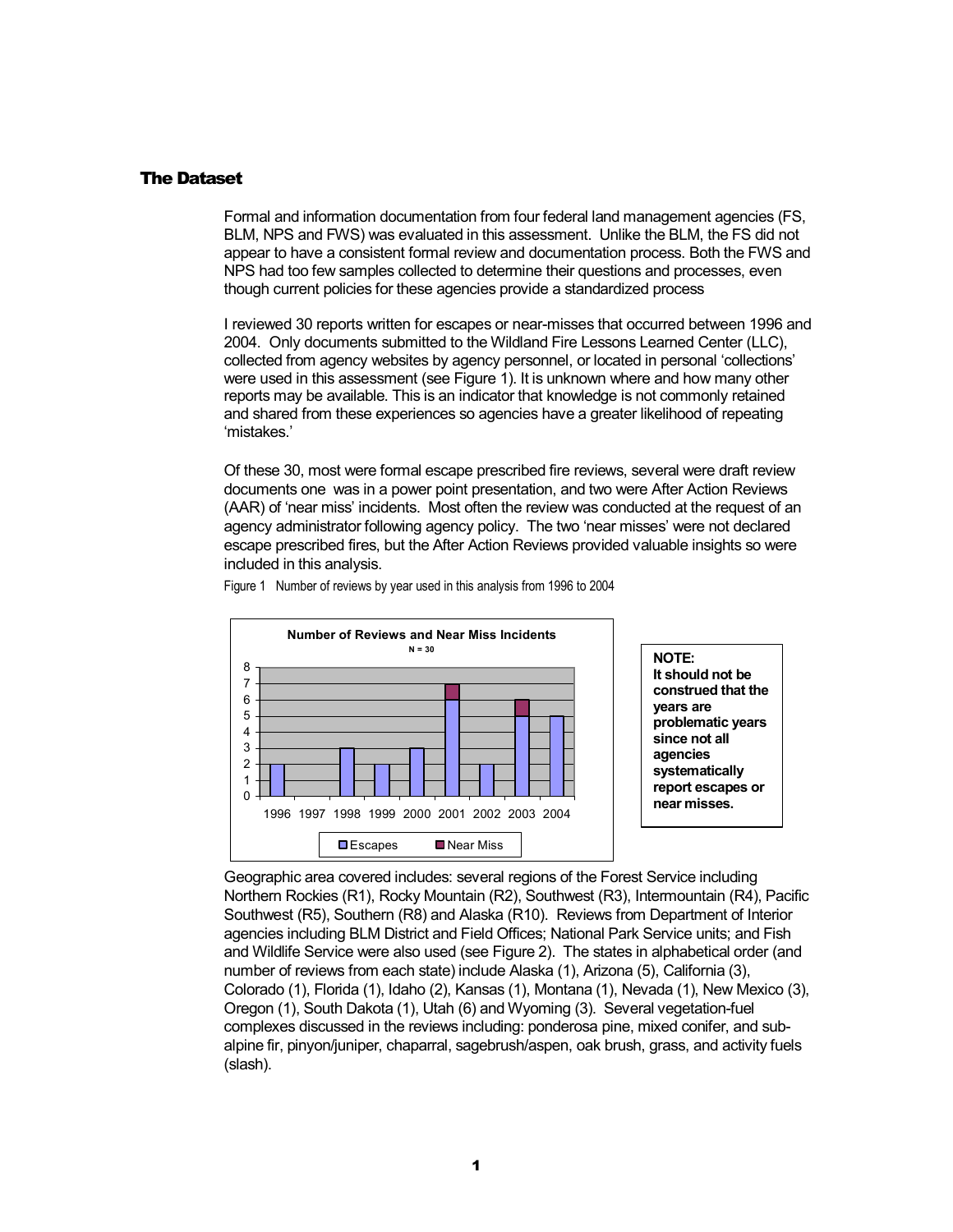The escapes or near miss incidents span from February to October. Most of the escapes were ignited in May (7) and June (5). Both near miss incidents occurred in September. Due to the many geographic areas represented in the sample it was not possible to evaluate any trends related to season. The amount of acres planned for ignition ranged from less than 5 acres up to several thousand acres for individual burn blocks. Several of the more recent escapes involved ignitions on multiple large-scale burn blocks.



Figure 2 Number of reports by agency used in this analysis.

NOTE: this analysis evaluated 30 total events, 28 of which were escapes over a nineyear period or an average of 3 per year (less than 8% of the estimated 40 to 50 escapes occurring annually on average). Of the 99% 'successful' burns we, as an 'organization' have no idea about the 'near misses' and 'successful saves' that have occurred. Many other escapes and near misses have occurred, but it is unknown how much formal or informal documentation exists from which we could gain experience. Of the thirty reports evaluated, several mentioned other escapes and near miss events, but only one report (one of the near misses) could be connected to another escape prescribed fire reviewed during this analysis. However, several escaped prescribed fire reviews involved multiple landscape-sized projects ignited either simultaneously or days apart, so they were covered in one review document.

#### **Background**

## The concepts of a High Reliability Organization fit with the planning and execution of prescribed fire

A High Reliability Organization (HRO) is one that experiences less than it's fair share of incidents. Being and acting like a HRO should apply to organizations using prescribed fire to accomplish land management objectives. The use of fire is a high-risk business that operates in a highly variable environment yet needs to produce reliable outcomes. The excerpts provided below from *Managing the Unexpected* (Weick and Sutcliffe 2001) are here to set the context. This analysis is an initial attempt at applying the practices and principles and practices of how a HRO would evaluate escaped prescribed fires and near miss incidents.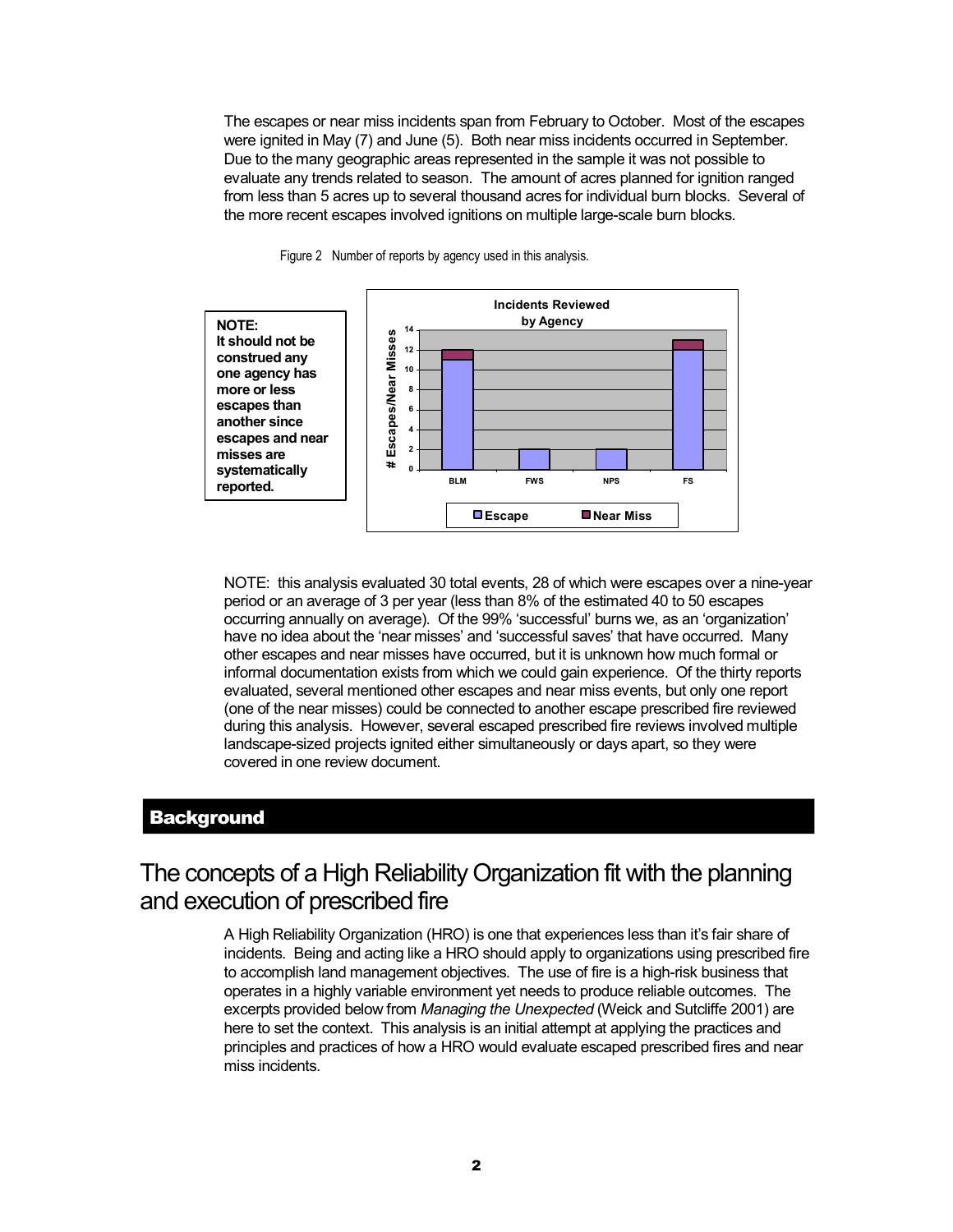**All High Reliability Organizations Heed Close Calls and Near Misses** 

**(from Keller October 2004)** 

**High Reliability Organizations:** 

**Regard close calls and near misses as a kind of failure that reveals potential danger, rather than as evidence of the organization's success and ability to avoid danger. They pick up on these potential clues early on—before they become bigger and more consequential.** 

**Know that small things that go wrong are often early warning signals of deepening trouble that provide insight into the health of the whole system.** 

**Treat near misses and errors as information about the health of their systems and try to learn from them.** 

Are preoccupied with all failures, especially the small ones.<br>Understand that if you catch problems before they grow bigger, you have **more possible ways to deal with them.** 

There are five practices of a HRO that can be grouped into two functional categories (Weick and Sutcliffe 2001).

Mindful 'Anticipation' of the Unexpected Preoccupation with Failure Reluctance to Simplify Sensitivity to Operations

Mindful 'Containment' of the Unexpected Commitment to Resilience Deference to Expertise

#### **Results**

#### What questions are being asked in an escape review ?

Since reports were often generated to meet agency direction the questions mostly focused on policy and accountability issues. The most common questions were:

A. Is agency policy, guidance and/or direction adequate? Was is followed?

**Initial observation** – Most of the reviews determined that good or sound policy and guidance existed. However, when review teams looked at whether policy was followed, the answer was not always a yes. In a few cases, review teams also compared the local level direction relative to national direction. In at least four cases the finding was the same. The local direction was not consistent or was outdated relative to existing national direction at the time of the escape.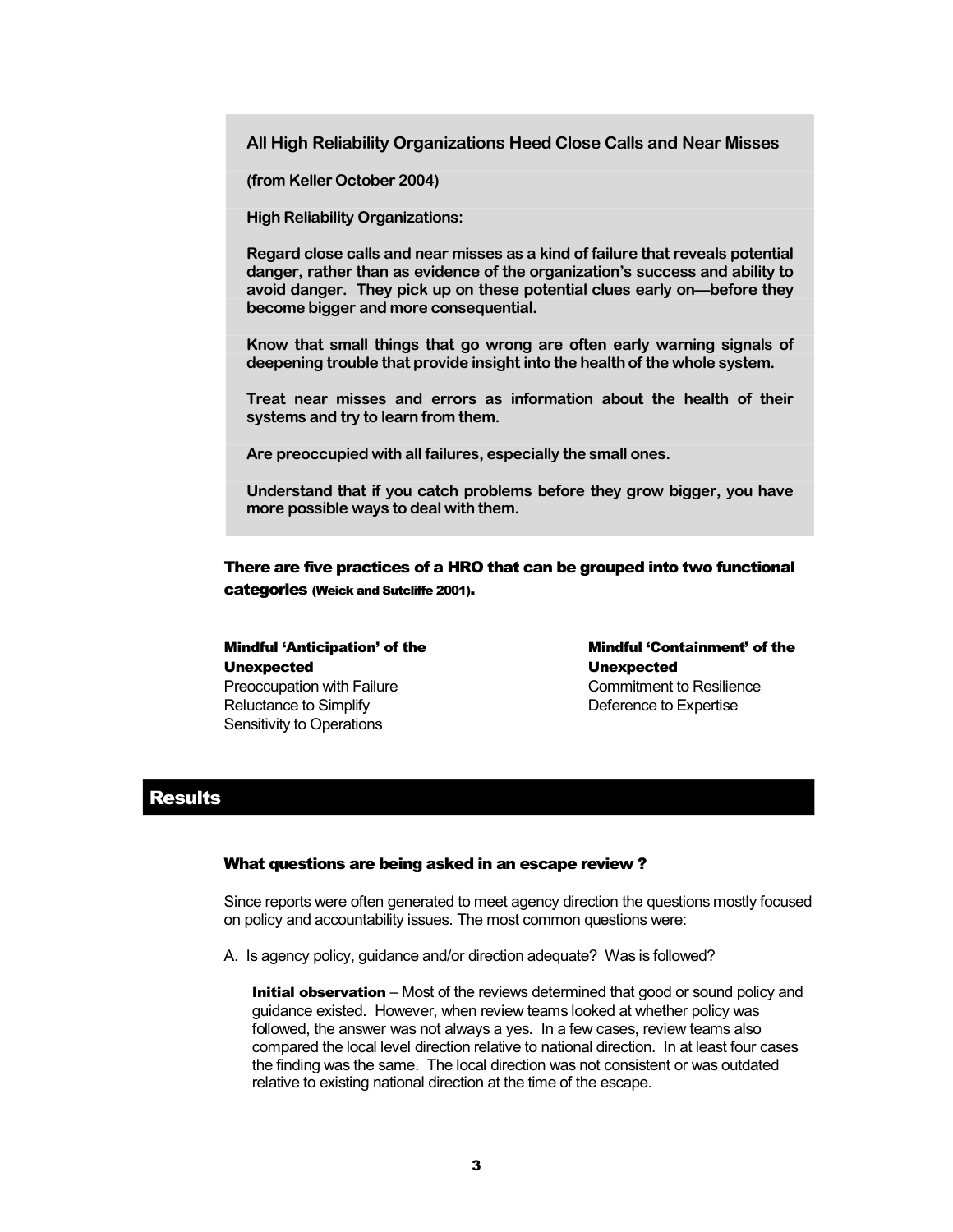B. Was the burn plan prepared and executed relative to agency policy? Was it a 'good' plan?

**Initial observation** – Few reviews concluded that burn plans did not meet policy. However most listed several weaknesses or noted parts missing in burn plans. Common areas cited as weak within the burn plans included complexity and risk assessments, and thoroughness of the ignition, holding and contingency plans. Another reoccurring issue was the lack of fire behavior calculations. Sometimes the fuel model did not accurately represent the fuels and potential fire behavior of the burn area. The fuel model selected generally under-predicted potential fire behavior. Another reoccurring problem was that all the fuel types within the burn area were not evaluated and incorporated into the burn plan. Some of the reviews also noted that burn personnel failed at times to follow what was in the burn plan. This includes obtaining spot weather forecasts or monitoring weather and other prescription parameters for the timeframes specified prior to ignition. Not all procedures were followed during execution. Reviews noted that required documentation was often poor or lacking.

C. Was the planning and execution of the prescribed burn done by qualified personnel? Initial observation –In only two of the reviews were questions concerning the qualifications of burn personnel an issue. In one case the burn boss was from another agency so the reviewing agency was uncertain if the individual was qualified and needed to verify qualification documentation with the other agency. In the other case, the question was whether proper certification procedures were followed. However, several of the reviews noted that burn bosses, while 'qualified', were often 'inexperienced' with the fuel type(s), which contributed to the escape of the prescribed burn.

In addition, I noticed a trend towards including questions beyond policy, accountability and qualifications. Such reviews are moving toward 'lessons learned' and what needs to be improved and applied to future projects. Two reports included in this analysis did not involve an escaped prescribed fire, but shared near misses which indicates a movement beyond focusing on accountability.

#### Other Observations

Other questions raised were developed based on issues that were specific to that particular event. However, it was interesting to note there were some common themes among those areas evaluated by review teams. At least 10 of the 28 escaped fires burned onto private ground. Therefore, one area added on often looked at how well collaboration, communication and coordination occurred with the public and between cooperating agencies.

Not all reviews evaluated the linkage of the environmental document to the burn plan. Often when this was done there were missing mitigations from the NEPA document that were not incorporated into the burn plan.

All stopped at the point of looking at actions beyond the escape although most noted that there was safe and successful transition from the prescribed fire to suppression actions.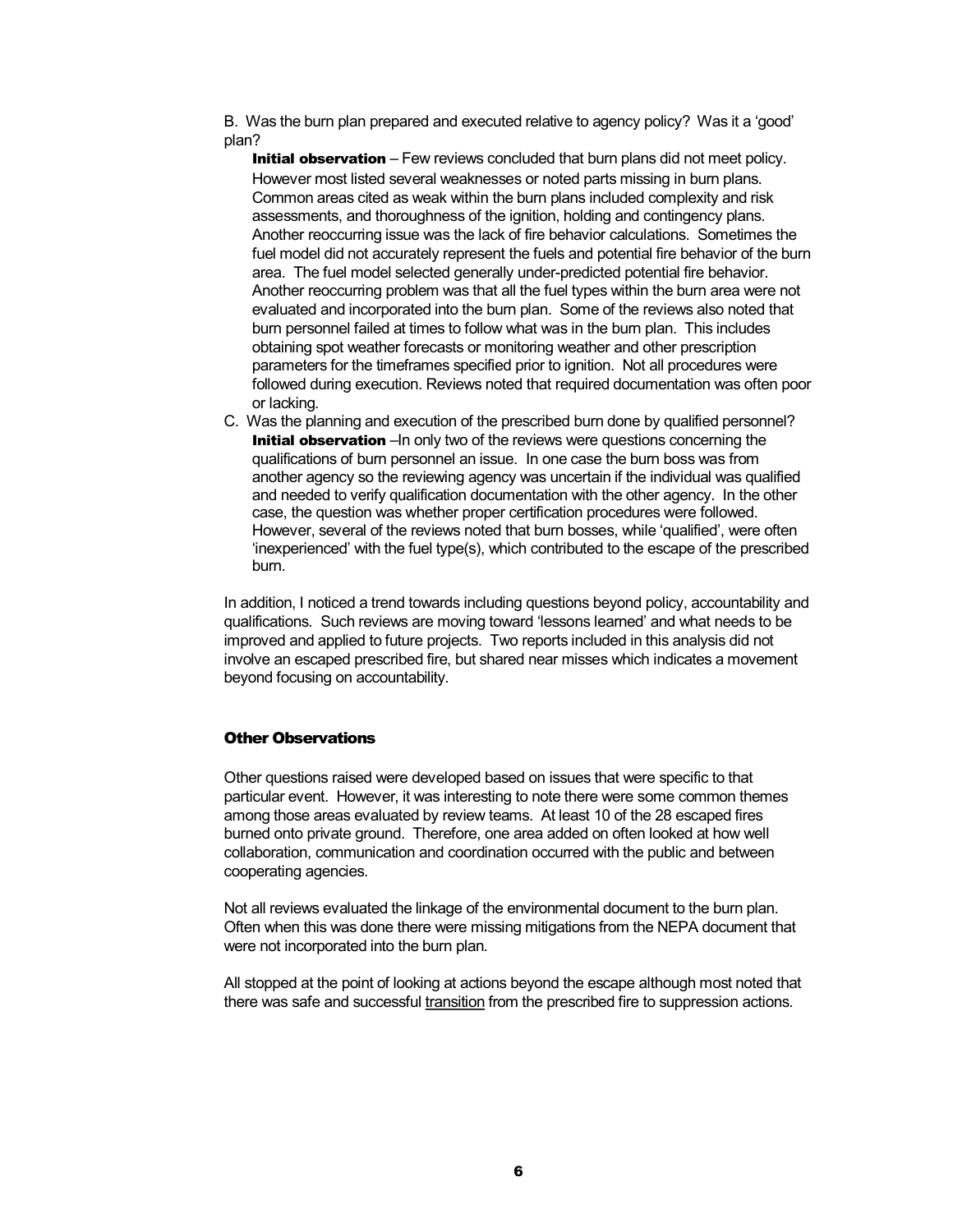**Agencies are not yet fully behaving as a learning organization escapes and near misses are not systematically and routinely reported, evaluated, and shared.** 

#### What are the Common 'Surprises'?

The 'surprises' came in three areas – Fuels and Fire Behavior, Weather and **Communication and Coordination.** Many prescribed fire practitioners have already experienced one or more of these types of 'surprises' possibly all on the same prescribed burn whether the burn escaped or not. Several of the prescribed fire reviews and near misses expressed 'surprise' about the fire behavior they saw from the various vegetation fuel complexes. In some cases, the personnel involved with the burn knew to expect something different than what models predicted, but the fire behavior (either rate of spread and/or flame lengths) was not even imaginable. A re-occurring theme mentioned by the reviews was that many escapes occurred because conditions were not 'normal' (e.g. periods of drought, warmer and drier than normal). When burns were implemented, burn personnel 'failed to adjust operational procedures' to account for the 'abnormal' conditions.

Since surprises, expectations and the ability to manage the unexpected are linked together; therefore it is important to focus on what surprised burn personnel, and why. In *Managing the Unexpected* Weick and Sutcliffe (2001) state that 'surprises' come in many different varieties. Prescribed burn personnel have experienced many of the 'varieties of surprise' listed below. Weick and Sutcliffe describe what can occur if we blindly follow expectations and do not update them with new information.

*"The continuing search for confirming evidence postpones the realization that something unexpected is developing. If you are slow to realize that things are not the way you expected them to be, the problem worsens and becomes harder to solve. When it finally becomes clear that your expectation is wrong, there may be few options left to resolve the problem."*

#### **Varieties of Surprise**

**1 st Form – Something appears which you had no expectation, no prior model of the event, no hint that it was coming.** 

**2 nd Form – The issue is recognized, but the direction of the expectation is wrong.** 

**3 rd Form – Occurs when you know what will happen, when itwill happen, and in** what order, but you discover the *timing is off.* 

**4 th Form – Occurs when the expected duration of the event proves to be wrong.** 

**5 th Form – Occur when the problem is expected, but the amplitude is not.** 

**see Chapter 2 pages 3539**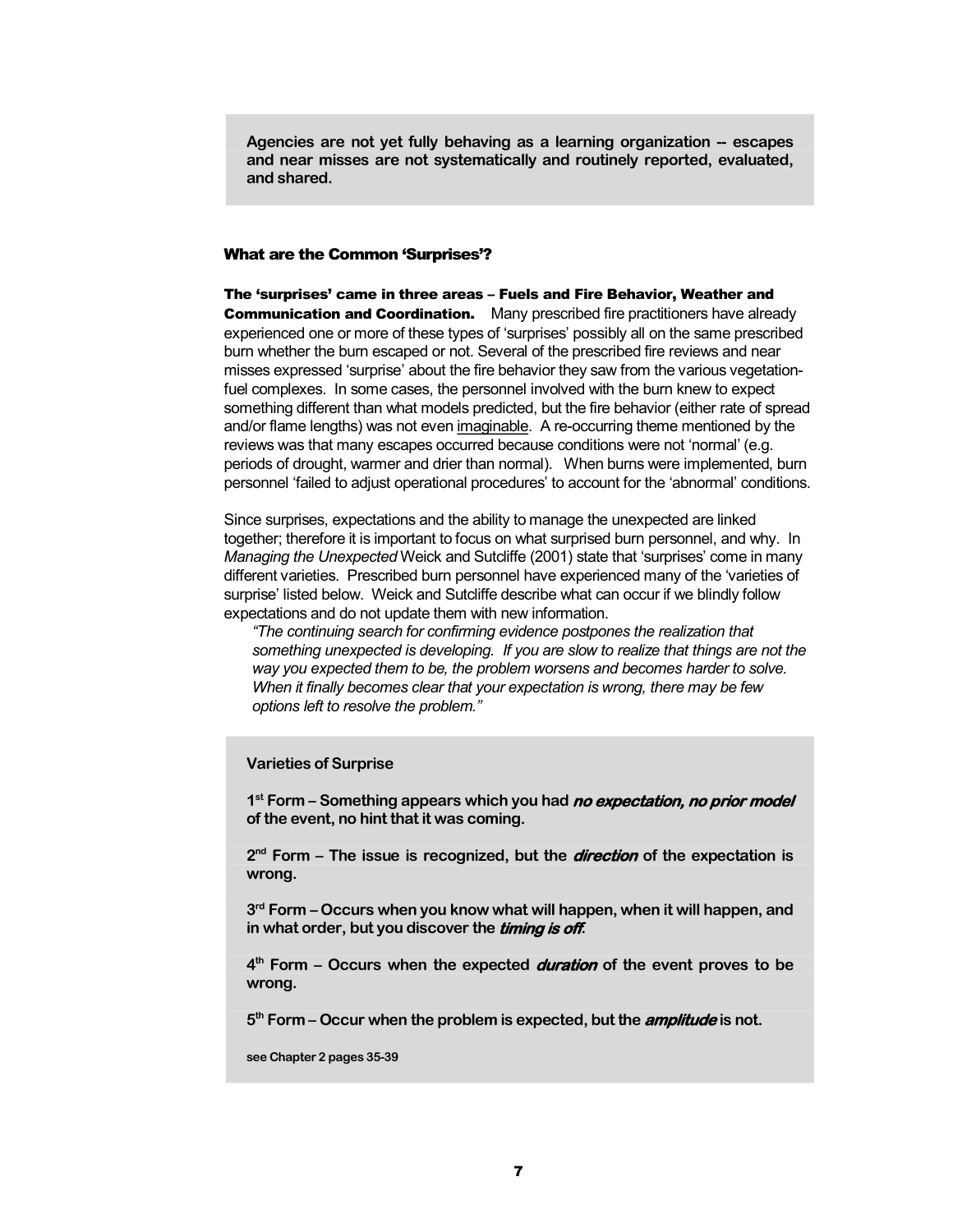**Surprises in Fuels and Fire Behavior** - In numerous reviews, the rate of spread, flame length and resulting spotting caused much of the challenge for burn personnel. Fuels are often the source of unexpected or overlooked sources of trouble. One burn boss related this example of unexpected fire behavior in a fuel type involving standing dead pinyon juniper: the trees had been bug-killed with no needles left on the crown yet during burn operations the fire was able to move into the crowns of the standing dead trees and sustain fire spread through the aerial fuels much like a typical crown fire. In this case, an adequate control line stopped the spread of fire so the prescribed fire did not escape. Another example of unexpected fire behavior came from a small pocket of fuels adjacent to the burn area boundary. The small pocket of fuels was not the dominant fuel type within the burn area and was not noted in the burn plan as a potential source of heat and spotting.

Another reoccurring 'surprise', reported in several escapes was greater than 'normal' fuel loading due to seasonal variation (greater moisture increased fine fuels) or a change in land management activities (area rested from grazing for 2 years prior to the burn actually being implemented). The change of conditions was not captured or discussed in the burn plan nor noted prior to ignition which would have caused a plan to be re-evaluated for complexity, risk and/or adequacy of contingency plans.

#### **What are we not 'seeing clearly'? Are we not appreciating how complex burns are?**

The use of natural barriers – change in fuel or vegetation type, moisture gradient either by changing topography or nighttime recovery often failed to check the spread of fire or put the fire out. In several cases changes in fuel or vegetation types were planned to check the spread of fire. In one case, aspen stands were to be used as a natural barrier to fire spread, but the aspen did not check spread as expected because the burn was not implemented during the planned season. In another case, a 'swamp' adjacent to the burn area was planned as a natural barrier. However, when the burn was implemented conditions had changed (i.e. the swamp was dry) and this area did not contain the spread. Prior to ignition burn personnel did not check whether this area would stop the spread of fire. With several prescribed burns, nighttime humidity recovery was expected to stop or check the spread of fire. In each case, burn personnel did not gather onsite information to confirm whether the area did experience sufficient humidity recovery. The review teams recommended that prescribed burns relying on this technique should staff the area through the night and monitor on-site conditions.

**Surprises in Weather** – Surprises in weather often combined with or caused other surprises to occur. A number of reviews stated that 'drought' conditions were believed to be a contributing factor. In several cases changes in moisture (increased precipitation) changed the amount of fine fuels present at the time of the burn which was not accounted for in the burn plan. Unexpected winds (strength, duration, etc) were very common contributing factor to many escapes.

Proximity of thunderstorms to burns may be another emerging knowledge gap or indicates a gap in 'sense-making'. Burns that reported strong, erratic winds resulting from thunderstorm development nearby were 'surprised' by the effect. One case related that the storm was forecasted, they could see the cells developing miles away from the burn area, but felt that since the storm was approximately 30 miles away, they would be 'ok"' and proceeded with ignition. Another prescribed burn escaped due to the effects of a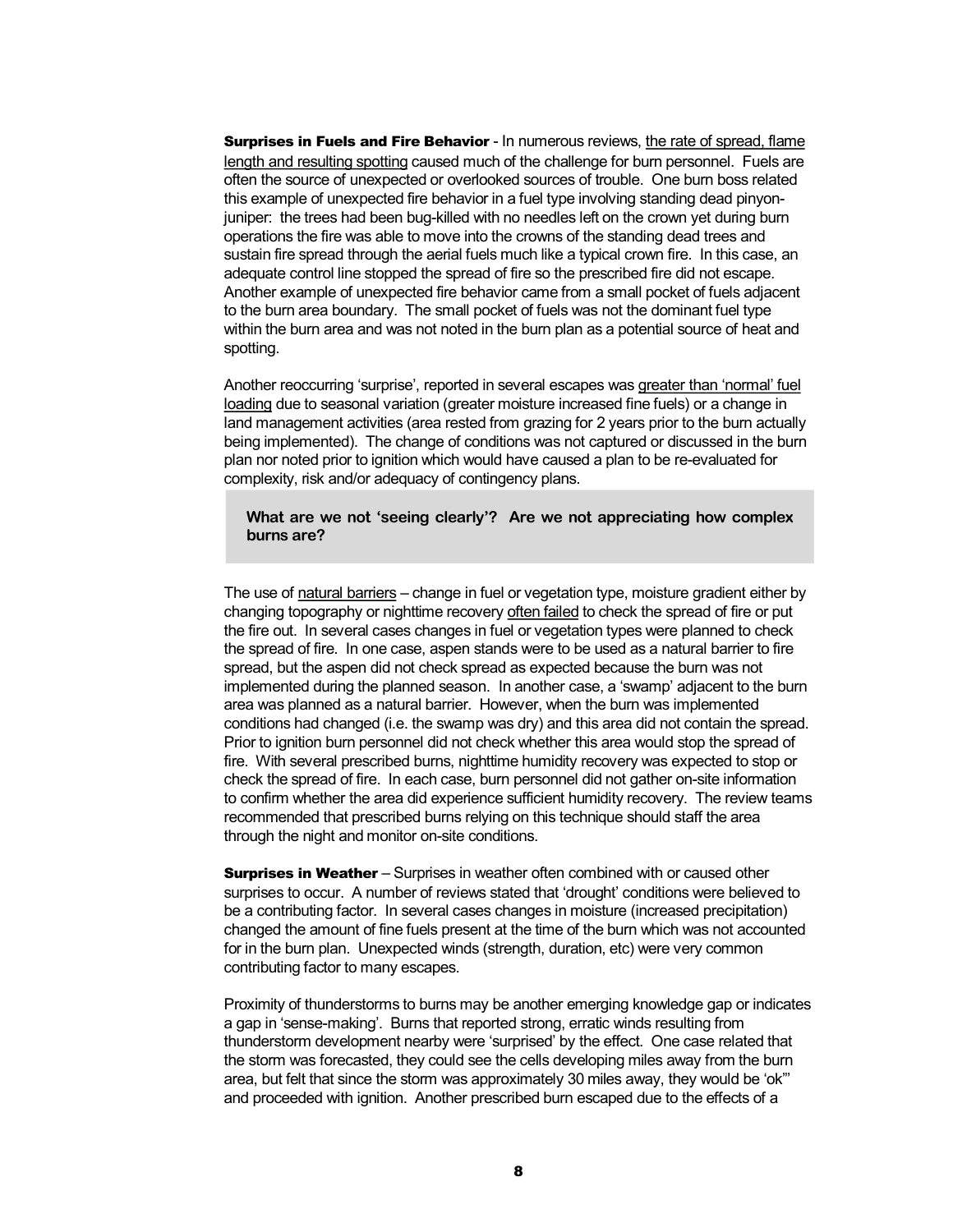nearby thunderstorm. The weather forecast did predict the development of thunderstorm activity, but burn personnel did not recognize the potential impact to the prescribed burn.

Surprises in Communication and Coordination - This was a common theme among the largest and most notable escapes (Lowden, Cerro Grande, Sanford, Cascade II and North Shore Kenai Lake). Other reviews noted concerns when burning adjacent to non agency lands. Two re-occurring themes were lack of proper notification and recommendations for developing agreements with adjacent landowners. Problems with lack of proper notification occurred prior to burning and/or timely notification once the prescribed burn had escaped burn boundaries. Proper notification of the individuals or agencies affected by an escape was often delayed because they did not know whom to contact. Developing relationships and contacts well before ignition followed by notification just prior to burning was a common recommendation. In cases where the prescribed burn escaped onto private ground an agreement with the landowner prior to the burn would have eliminated the need for declaring an escape. The lack of coordination and communication among key burn personnel and assisting/cooperating agencies or units also appeared to be a re-occurring theme in several escapes.

#### What are the Common 'Surprises'?

Two patterns were observed and explored in this analysis. The first pattern was the tendency to underrate overall prescribed fire complexity using the NWCG complexity rating system. A second pattern emerged when chronologies of escaped prescribed burns were examined and evaluated for common causal factors. Although not all reports mentioned the overall complexity rating, most did indicate there were problems with how individual elements of the complexity rating system were addressed (e.g., underrated, missing rationale or reasons a particular rating was selected, or was inconsistent with the agency's policy). This avenue was not explored further to determine if there were elements consistently underrated.

**Complexity** - All agencies evaluated currently use the National Wildfire Coordinating Group (NWCG) complexity rating system (NWCG January 2004 NFES 2474). The complexity rating system consists of 14 elements to evaluate and determine risk, potential consequences and technical difficulty. The rating system is relatively comprehensive, and is designed to aid in selecting the correct level of difficulty. An initial rating is recommended during project planning and development followed by a final rating, which is done during burn plan development. The overall complexity rating was not systematically reported as part of the escaped prescribed fire review process. Half of the burns did not have the overall complexity rating reported although several within this group did note that elements of the complexity rating within the burn plan needed improvements (e.g. rationale for rating missing and if rated 'high' mitigations were not included in the burn plan per policy). There was a fairly even distribution between Low, Moderate and High complexity of those that did report the overall complexity rating of the burn (Figure 3). Review teams concluded that many burn plans with an overall rating of Low or Moderate were 'underrated' in complexity. That is, they were actually High complexity instead of Low or Moderate (see Figure 3). In several cases, one noted cause for underrating complexity was due to the preparer not following agency direction.

A separate theme occurred when individual burns were rated Low to Moderate but then were implemented at the same time. Review teams noted burns conducted simultaneously would not warrant the same overall rating as the individual burn. In other words, two Low complexity burns implemented at the same time did not necessarily still rate a Low. Also noted in these cases was that burn personnel should have considered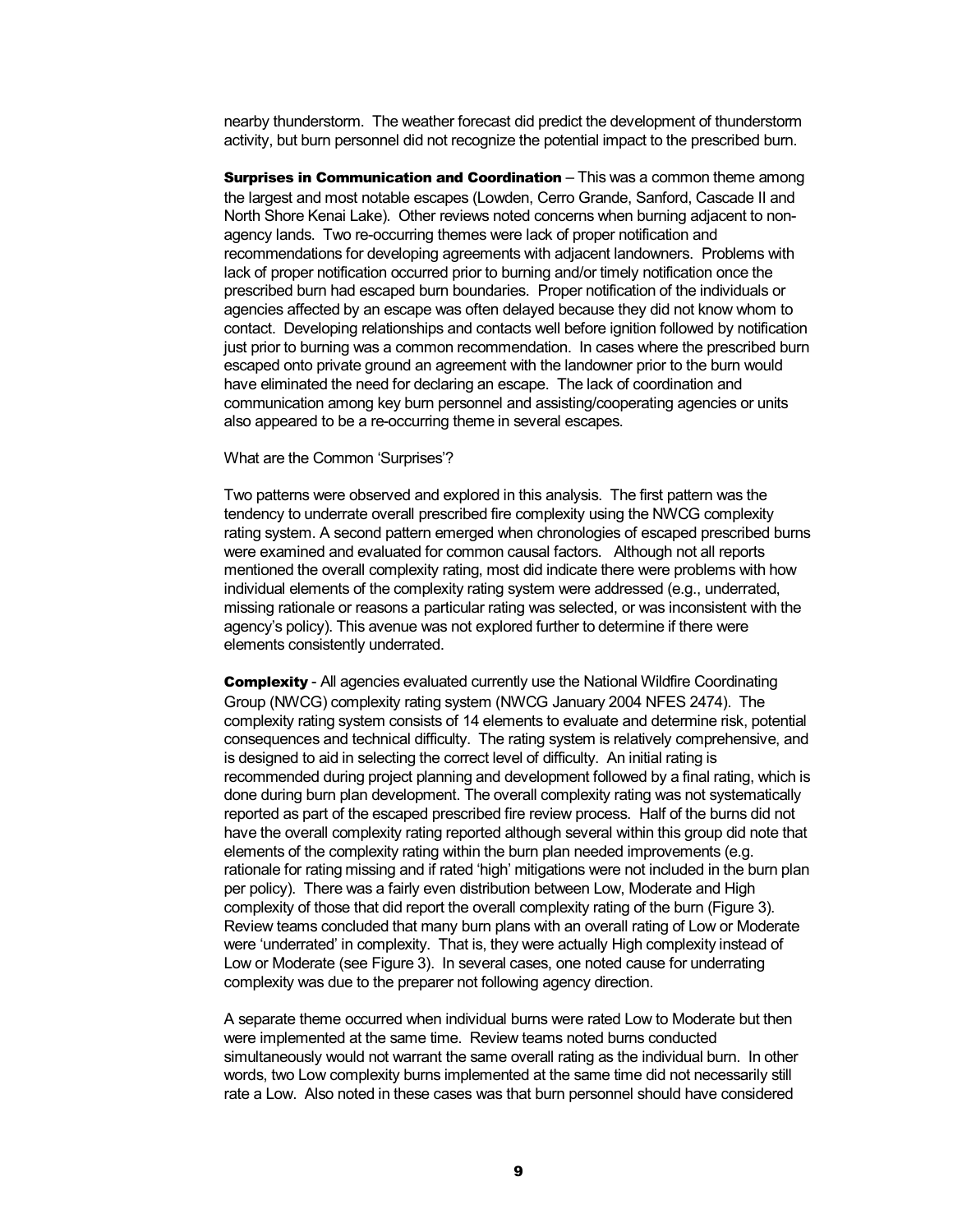changing the level of management oversight when conducting burns simultaneously (i.e. burn boss level switching from a RxB3 to and RxB2). However, the NWCG system specifically states that the "rating system is for a single prescribed fire project". Figure 3 A comparison of overall complexity ratings for all projects reviewed. One column shows the complexity rating as determine during burn plan development versus the complexity rating determined during the review process.



**Chronologies** – There were two distinct groups in terms of the length of time from test burn to escape declaration. Prescribed burns either escaped very quickly or escapes occurred several days after the main ignition period while in the patrol and monitoring phase. The chronologies of at least **12 of the 28 escapes** indicate that from the time of the 'test burn' or ignition it **took 6 hours or less** before they were declared an escape or should have been declared an escape (see Tables 1-3). Several more occurred before the ignition phase was complete. Weather changes (winds increased and/or shifted direction and relative humidity dropped over short timeframes) were associated with these events, leading to spotting. However, there are other factors often associated with these events. Many reviews indicated the fire behavior was more than expected or anticipated and burn personnel did not fully realize what kind of fire behavior to expect. Also, the fuel complex either inside or outside the planned boundary caused unexpected fire behavior that was often not addressed in the burn plan. Another connected reason for burn personnel being mislead about what kind of fire behavior to expect was the incorrect selection of fuel model(s) during burn plan development. Fuels models selected for burn plan development often underrepresented fire behavior.

Another factor mentioned several times was lighting at the upper end of the prescription which caused prescription parameters to be exceeded often during the peak of the day. However, it was not always a 'surprise' to burn personnel that the prescription parameters would be exceeded during the ignition period. Sometimes burn personnel would start earlier in the morning in an attempt to compensate for the expected trend in conditions. However, either the conditions occurred sooner than expected or delays in implementation caused the ignition phase to be ongoing when the conditions exceeded the prescription parameters. Burns were sometimes lit outside of prescription parameters.

A final factor was the test fire was not conducted in a representative location. Test fires were conducted in locations that were in cooler or moister locations or conducted in fuels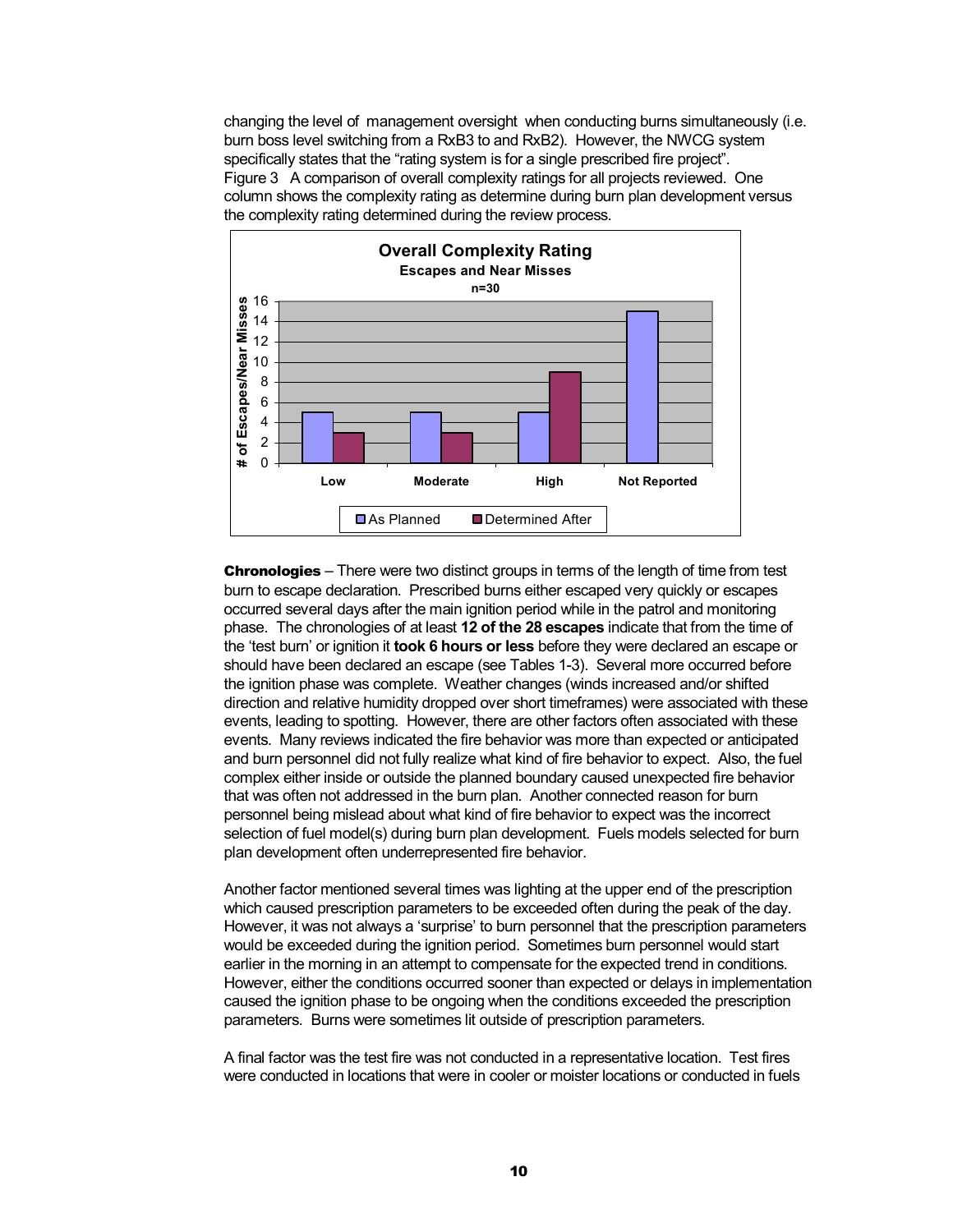with a different kind of fire behavior than the burn area. At the selected locations fire behavior was lower (lower flame lengths or rate of spread) misleading burn personnel.

#### Commonalities of prescribed fires that were declared an escape the day of ignition

The vegetation-fuel complex played the biggest role as the immediate causal factor in escapes. Several of the escapes noted that increases in fine fuel loading due to seasonal variation 'surprised' them. Burn plans were prepared assuming 'normal' fuel loading so during execution burn personnel may not have accounted for this influence. One burn boss did note the changed conditions and made some adjustments to holding forces to compensate. However, other factors including not fully appreciating the influences of the fuel type still resulted in an escape. In several cases, the escape occurred during the 'test fire' phase.

Another noted factor was that spotting occurred early and/or frequently during ignition phase, and in some cases during the test fire or black-lining phase. Spotting, according to some burn bosses, is a common occurrence with prescribed burning.

**"A thorough recon of the area surrounding a burn unit is invaluable. Think about the worst case scenario, and then imagine the worst case going bad, then go back and plan your contingency".** 

**Lesson learned from an escape fire review** 

#### Commonalities of prescribed fires declared an escape during the patrol and monitoring phase

Weather was commonly reported to have gotten progressively warmer and drier prior to escape. The reviews often cited that the weather was known to be 'more than normal' for the time of year. Increased winds or a wind 'event' that increased wind speeds for a short period of time contributed to the burn being pushed outside of the allowable burn area. In most cases, the burns were patrolled on a daily basis. In burns of longer duration the patrols noted activity increasing in the burn unit (smokes or open flaming of fuels). In some cases the patrols noted 'smokes', but thought they would not threaten boundaries. In some cases, personnel knew other prescribed burns had recently escaped within their geographical area. However, in spite of these 'signals' there were no changes in actions such as altering mopup protocols or utilizing heat detecting equipment, etc. In some cases, not having someone directly assigned as the lead for a prescribed fire until declared out caused lapses in awareness of the situation and direction to change procedures.

One review provided six useful signals that may indicate conditions are not normal and suggest changes to operational procedures.

- 1) No significant precipitation in nearly two months.
- 2) Receiving severity funding just prior to igniting a burn.
- 3) Fire restrictions have just been lifted for your area.
- 4) Thousand hour fuels are at or below critical levels (or other levels that indicate they are available to burn)
- 5) There is a pattern of below normal moisture (precipitation) for more than one year.
- 6) Trends for dead and live fuel moisture are they at or below long-term averages.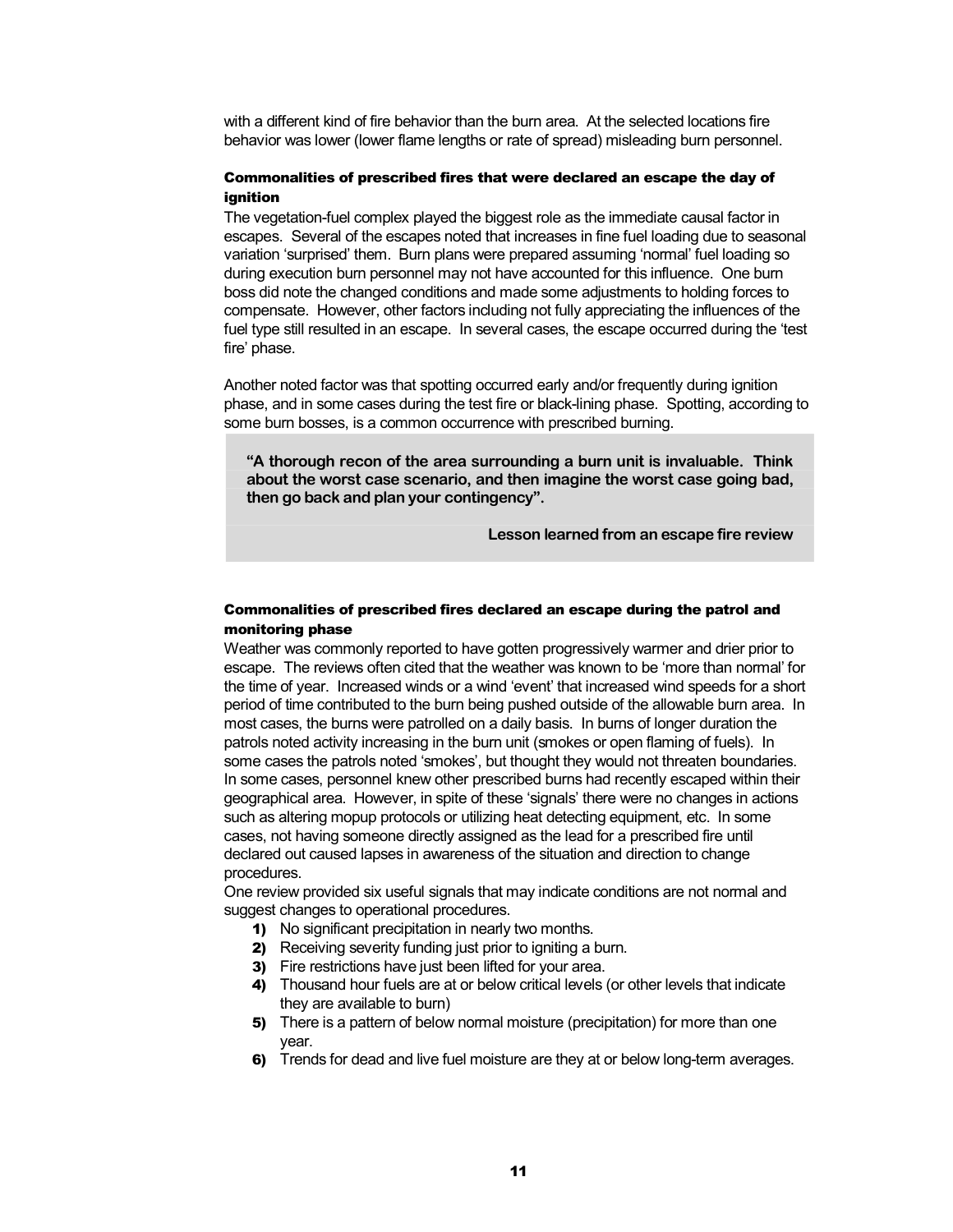**Go/No Go It is easier to light a burn than not to light one.** 

**It is easy to let the 'pressure to produce' override the signals (ignore them or don't look for them) indicating that a burn may not be best executed that day or even that year.** 

#### Other Observations of Repeated Lessons Learned and Recommendations.

Many escapes began to take place well before the first spot or slopover. A repeated recommendation for future prescribed burns started with project design and the environmental assessment. Burn block boundaries that were not developed based on known fire behavior characteristics were often a contributing factor in the escape. In some cases, resource specialists selected areas without input for logical or realistic control points. This limits options to successfully implement a prescribed burn or delayed a burn because changes needed to be analyzed and disclosed in an environmental document. Having expertise in fire behavior and practical experience with prescribed fire will help resource specialists to develop 'logical' burn blocks.

Review teams often cited one key weakness with overall burn plan development. The weakness noted was burn plans for complex burns that did not have sufficient depth and detail to match the complexity of burn. Large-scale burns will likely have multiple aspects, variable vegetation-fuel complexes, resource objectives and constraints that require more complex planning and burn organization to implement successfully.

#### Conclusions and Recommendations

The disparate types of information across the agencies made an assessment of this nature challenging, particularly tracking potential knowledge gaps or identifying developing trends, and especially without being able to access all existing reports. Despite this, the collected data do converge on several important lessons that we as a fire community need to learn. These are outlined below.

Reviews of all escapes and near misses should be consistently conducted, collected and stored in a centralized location to assist the community in learning from its experiences. A consistent framework with common questions and documentation would help make future lessons learned efforts more meaningful and samples more robust. While individual reviews provide opportunities for the local unit to learn, consistency would better assist this learning across Agencies. Such a consistent interagency framework to conduct reviews of escapes and near misses could assist all practitioners and agency administrators to identify knowledge gaps. As Weick and Sutcliffe (2001) recommend, sharing of near misses may tell us more about reliability than escapes, but they also provide us the opportunity to ensure that we take signals as a sign that things are 'ok' or 'not ok' until proven otherwise

The NWCG Complexity Rating System Guide should be explored to look at how to handle cases where burns are simultaneously lit potentially changing complexity, management oversight and organization structures. Is it true we underrate complexity? If so, why and in what context? Is there a tendency to underrate overall complexity or individual elements – risks, potential consequences and/or technical difficulty -- because experience with particular situations is low so it is not recognized as a potential source of problems?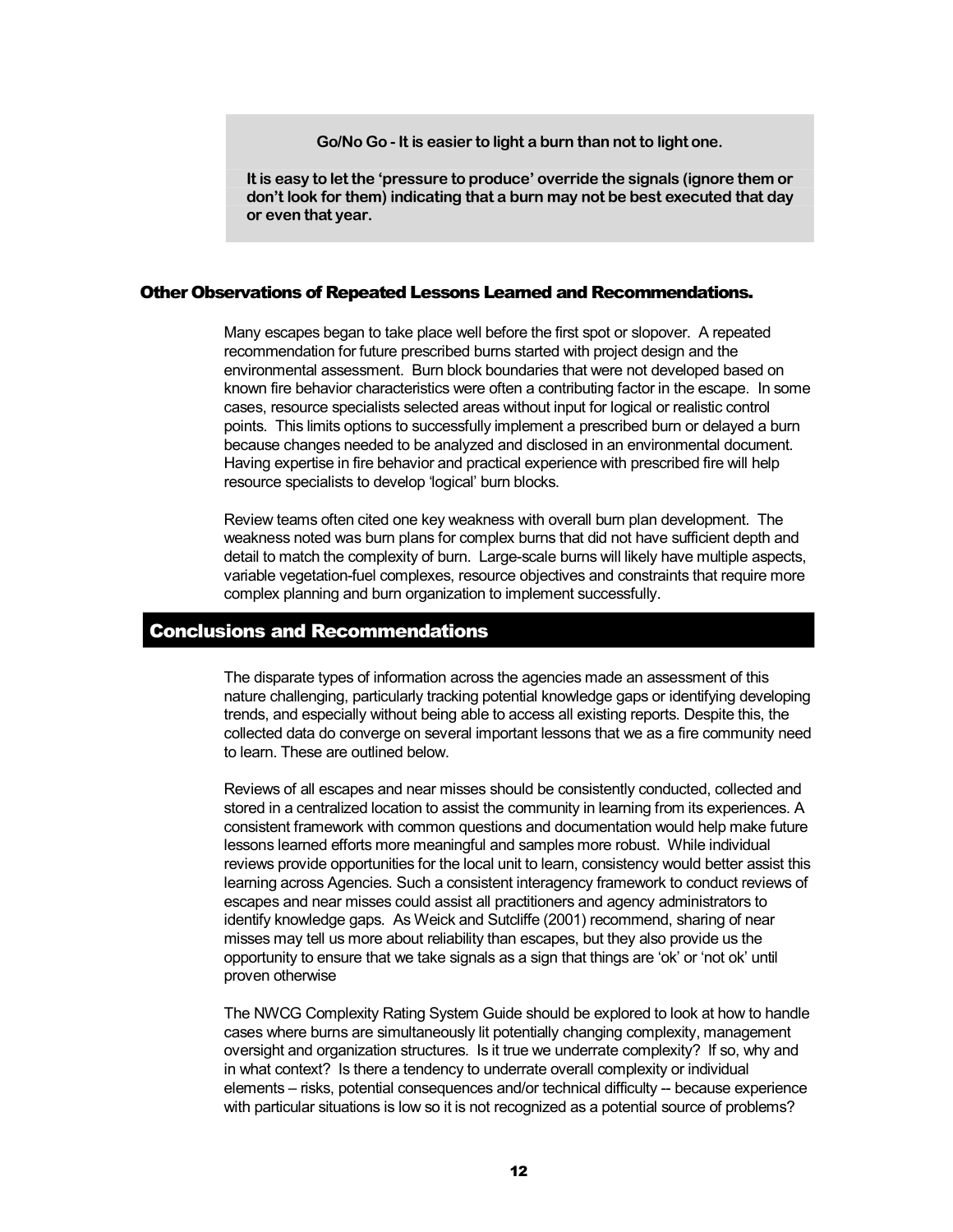Is there a tendency to underrate because adequate resources and skill levels are not available to the unit (e.g. a hesitancy to identify a burn as more complex because an RxB2 or RxB1 is not on the unit or readily available).

There maybe a gap between the intended use of the complexity rating system and policy. Per policy, a final complexity rating is to be done and included in the signed burn plan. This freezes the rating for implementation. There is no mechanism or direction to aid burn personnel to reevaluate overall complexity or trigger the need to increase the level of detail in burn plans when multiple plans are implemented at the same time.

Vacancies in key positions were noted in several reviews as having an important impact on fire operations. The recommendation in the reviews was to fill vacant positions to help relieve the stretched workforce experiencing expanding programs.

We continue to be surprised by fuels and fire behavior. Why? Have we lost our knowledge base and skills in identifying the carrier of fuels and selecting the most appropriate fuel model? Or, are we dealing with vegetation-fuel types that are more complex or different than we have experiences with or fuels models to represent? Likely, both of these issues are causes as well as others. Due to limitations of the models to reflect reality practitioners may be reluctant to use these tools. Even with the limitations of fuel models and fire behavior modeling these tools assist with identifying sources of problems. However, continued training in usefulness and shortcomings of fuel and fire behavior models may help prescribed fire planners.

Other specific recommendations include:

- · Continue to share lessons learned with other fire management personnel to broaden experiences levels.
- · Investigate mechanisms to minimize possibility of escape the day of ignition. For instance, checking fuel receptivity outside the unit may be as important as how it burns inside the perimeter. Test all fuel types. If there is more than one fuel inside or outside the planned boundary we should be aware how each of these are going to respond. Holding and contingency forces then can be ramped up or down accordingly.
- · Monitor leadership assignments and personnel transitions closely to ensure someone is directly assigned as the lead for a prescribed fire until the fire is declared out.

### Next Steps to Become a HRO

Achieving and maintaining high reliability requires not just intellectual understanding, but translation of this into practice. This review of reviews has not revealed any earth shattering weaknesses; all weaknesses summarized above have been known previously. What it has done is to further highlight several trends and points of weakness in our practice. How do we move forward from here? This section is included in the hopes that it will stimulate further discussion...and actual change in our practice.

'Reviews' need to be approached as a tool for learning and be clearly separated from disciplinary actions. Did you have a good plan? Did you follow the plan? Did you execute it with qualified people? These are all good accountability questions. However,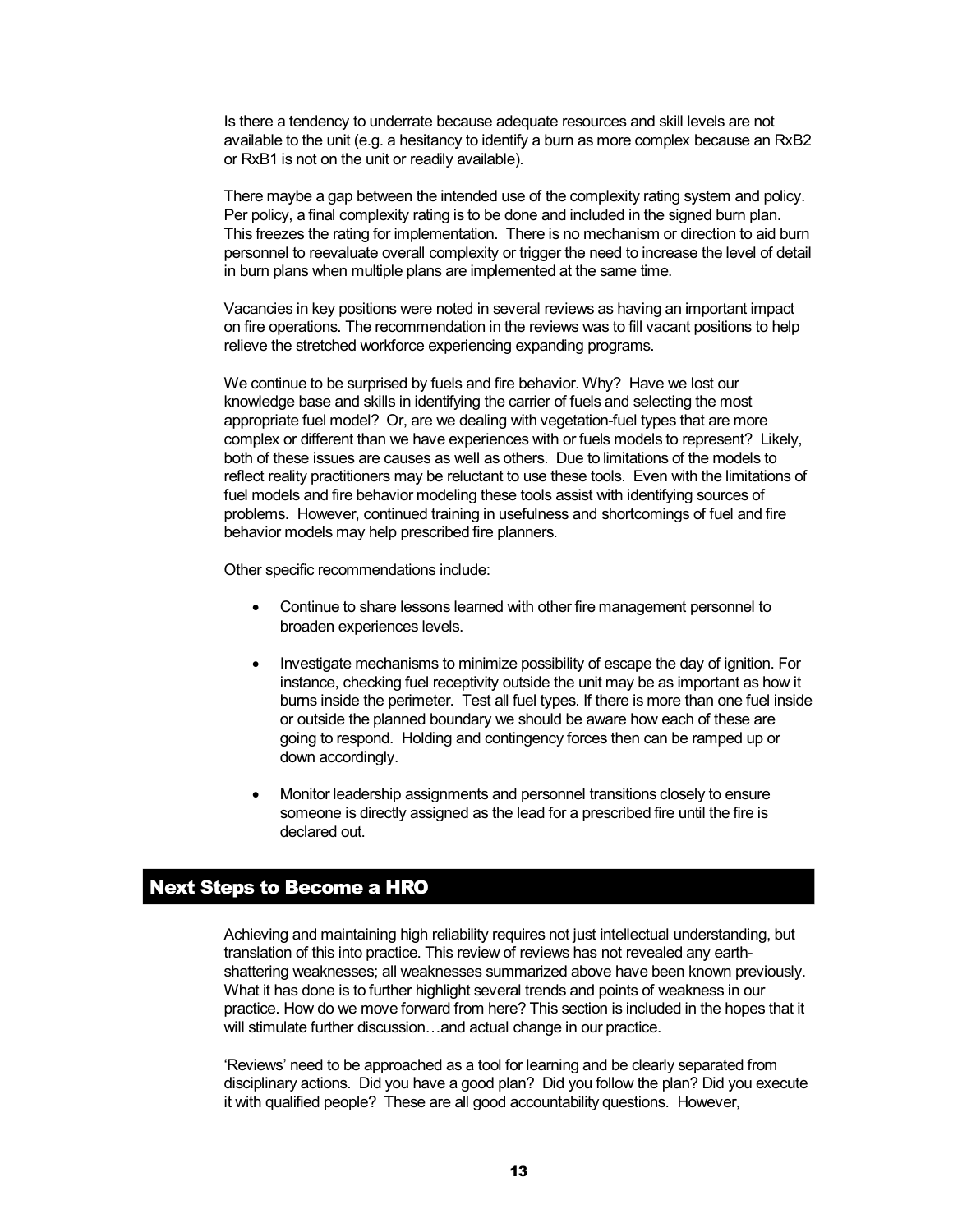accountability and learning from undesired outcomes are often at odds with each other. Accountability can lead down a path of blame after which opportunities for learning disappear. If fire use practitioners are going to move toward becoming a learning organization then we have to examine our 'failures' as an HRO. Reviews for learning should use questions that help evaluate expectations, assumptions, surprises and blindspots.

Further develop and integrate efforts exploring how to become a learning organization and operate consciously use the principles of a High Reliability Organization. Efforts so far include conducting After Action Reviews and Managing the Unexpected workshops. Both of these have been useful pathways to explore and should be developed to further integrate these concepts into daily practice.

Agencies need to further explore/validate the emerging trends such as a tendency to 'underrate' complexity, look at why this is happening and what we need to overcome that tendency. Another area that may need further work is to look at why some vegetation-fuel complexes seem to repeatedly 'surprise' practitioners especially the more flammable fuels like cheatgrass and pinyon-juniper. Another area that seems to be a struggle is for practitioners to recognize risks and develop burn plans for complex landscape scale burns. One way to overcome this tendency is to encourage burn plan development by a team (prescribed fire planner, burn boss, holding and ignition specialists) because more eyes, and more experiences will be added to the preparation of the plan.

How can we avoid being blinded by burn plans (Weick and Sutcliffe 2001)? Federal land management policy requires burn plans. How can we strengthen their use? One option might include drawing on concepts from *Managing the Unexpected*,. A team could explore ways to overcome the trap of expectations and tendencies to seek confirming evidence. For example, increasing awareness through NWCG courses that burn plans could blind us (how and why does that happen?). Another possibility to consider are ways to develop burn plans with a balanced approach -- focus on what we do not want to have happen as much as we focus on what we do want to have happen. It could be stressed to prescribed fire planners they should focus on ways to look for 'disconfirming' evidence that they are not in prescription and put them in the monitoring plan. Since it is the policy of federal land management agencies that burn plans are required this area would warrant further exploration.

Agencies should look into ways to build line officer and agency administrator 'sensitivity to operations.' Only two of the most recent reviews explored and acknowledged the role of the agency administrator. One case commented on the active role of the agency administrator, but also noted they had not yet attended a mandatory training (i.e. Fire Management Leadership). The other case praised and acknowledged the active role of the agency administrator who was on-site while the burn was being conducted and played a keyed role once the prescribed fire had been declared an escape. Agency administrators will play a key role in operating as a HRO.

#### Acknowledgements

Intermountain Region (R4) FAM, particularly Dave Thomas, Regional Fuels Specialist for promoting learning organization, supporting and funding a detail program analyst to the Wildland Fire Lessons Learned Center to develop this analysis.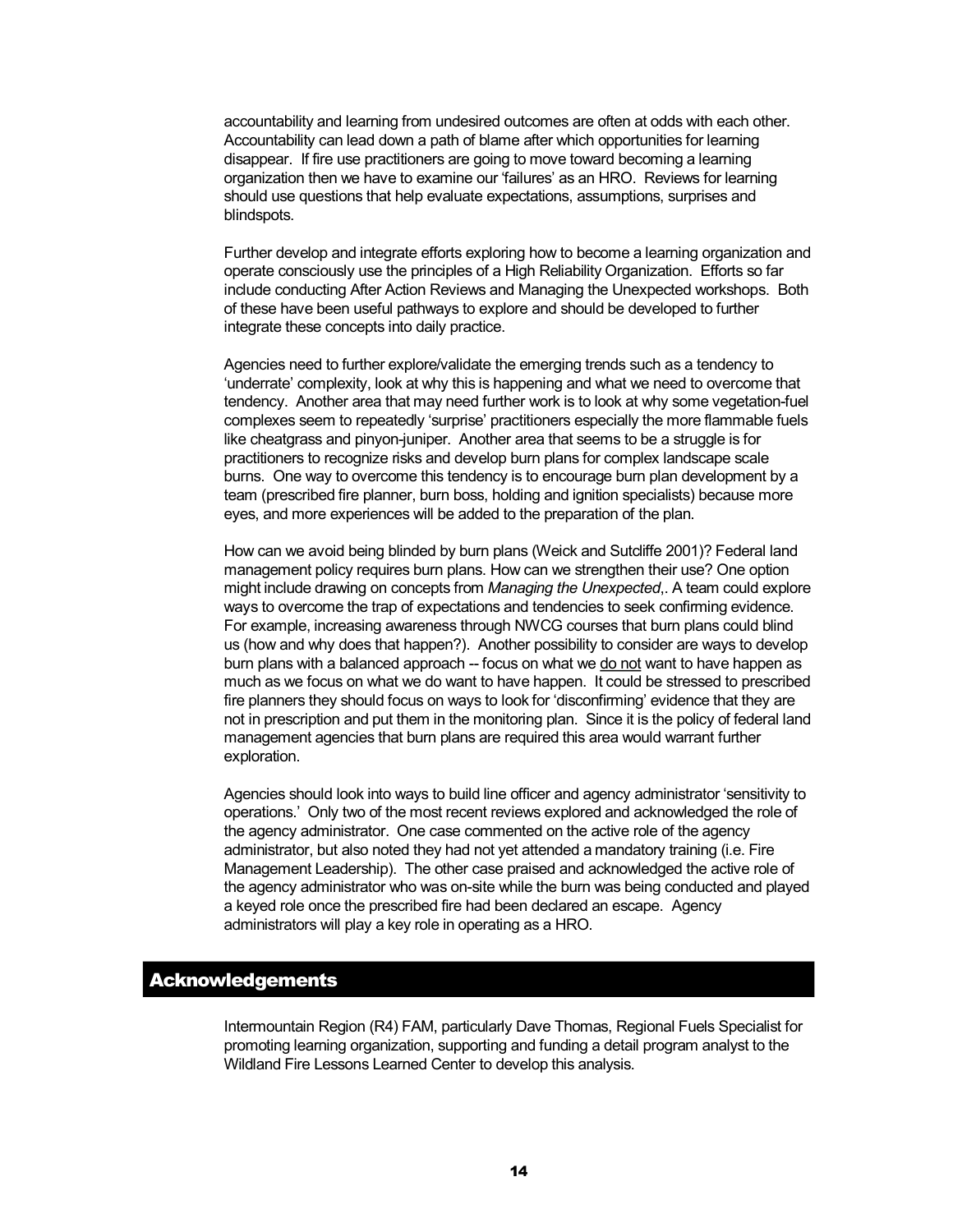Tim Sexton, National Fire Use Specialist, Forest Service and AlCarrier, National Fuels Management Specialist-Operations, Bureau of Land Management for digging into their files and supplying additional escape prescribed fire reviews not electronically available.

This report is intended to further the mission of the Wildland Fire Lesson Learned Center: Collect and analyze observations Share lessons learned and best practices, and Archive knowledge and information.